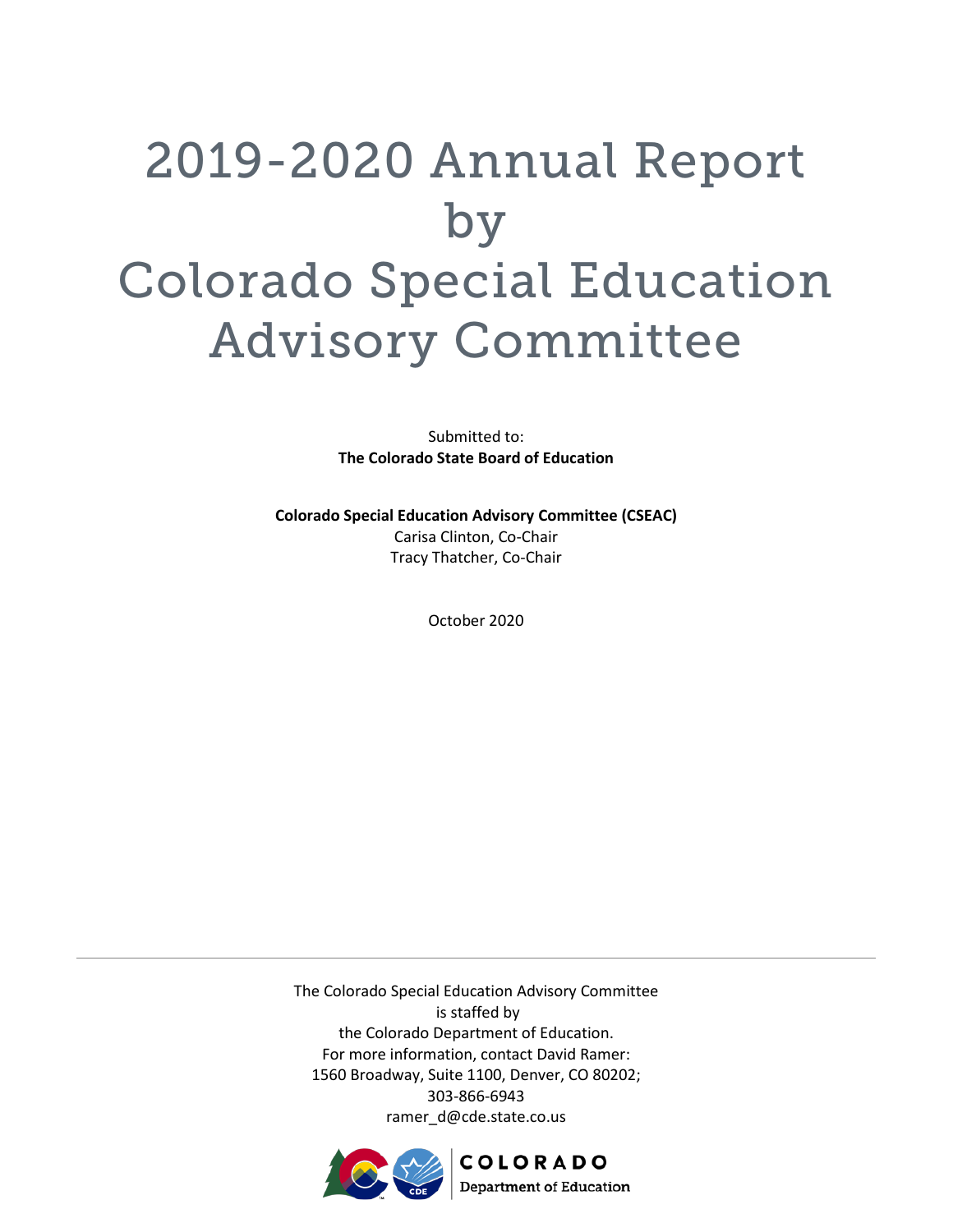



## Table of Contents

| Background and Purpose of the Colorado Special   |    |
|--------------------------------------------------|----|
| <b>Education Advisory Committee (CSEAC)</b>      | 3  |
| <b>CSEAC Vision Statement</b>                    | 3  |
| <b>CSEAC Mission Statement</b>                   | 3  |
| CSEAC Focus for 2019-2020                        | 3  |
| CSEAC Highlights for 2019-2020                   | 3  |
| CSEAC Subcommittee Activities for 2019-2020      | 5  |
| Looking Ahead                                    | 7  |
| CSEAC Members in 2019-2020                       | 7  |
| New CSEAC Members for 2020-2021                  | 9  |
| Schedule of CSEAC Meetings for 2020-2021         | 9  |
| <b>Additional Information and CSEAC Contacts</b> | 10 |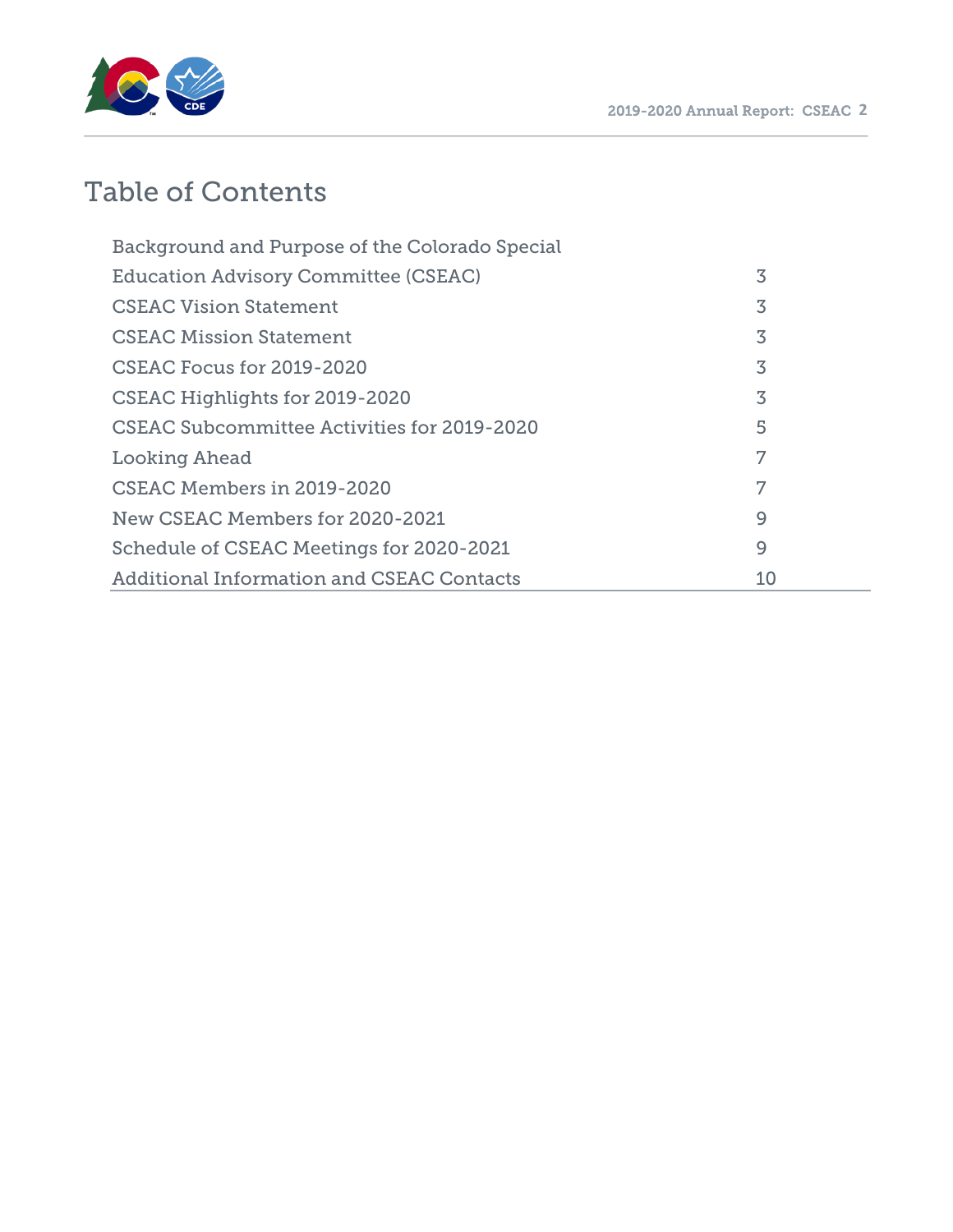

## Background and Purpose of the Colorado Special Education Advisory Committee

The Colorado Special Education Advisory Committee (CSEAC) is a state level committee required by both federal and state law. The establishment of the CSEAC is mandated by the Individualswith Disabilities Education Act (IDEA) as a condition forthe State's eligibility forfunding. The CSEAC is established by Colorado's Exceptional Children's Educational Act (ECEA) to assist the State Board of Education in the performance of its responsibilities for the implementation of certain provisions of the ECEA. CSEAC members are interested in the quality of education received by children and youth with disabilities. The committee includes parents of and individuals with disabilities, educational service providers, administrators, and representatives from a variety of related agencies. Participation is statewide and representative of diverse disabilities.

Under IDEA, CSEAC must engage in the following activities:

- Advise the State Educational Agency (SEA) of unmet needs within the State in the education of children with disabilities;
- Comment publicly on any rules or regulations proposed by the State regarding the education of children with disabilities;
- Advise the SEA in developing evaluations and the reporting on data to the U.S. Secretary of Education;
- Advise the SEA in developing corrective-action plans to address findings identified in Federal monitoring reports; and
- Advise the SEA in developing and implementing policies relating to the coordination of services for children with disabilities.

## CSEAC Vision Statement

All learners are respected and challenged with high expectations, their needs are met, and student aspirations for success are fulfilled.

### CSEAC Mission Statement

Our mission is to actively represent children and youth with disabilities and impact decisions made on their behalf to enhance the quality of educational services.

## CSEAC Focus in 2019-2020

CSEAC worked to continue to meet its mandate and mission in addition to partnering with the Exceptional Student Services Unit (ESSU) to develop an improved process for identifying unmet needs of children with Individualized Education Programs (IEPs) and their families. CSEAC continued to work on reaching out to constituents across the state through local Special Education Advisory Committees (SEACs) and implemented a streamlined process for gathering input on important issues.

## CSEAC Highlights for 2019-2020

During the 2019-2020 school year, the CSEAC participated in the following activities:

• Continued to work on a collaborative process to generate, develop, and communicate CSEAC recommendations on the unmet educational needs of children with disabilities. After the collaborative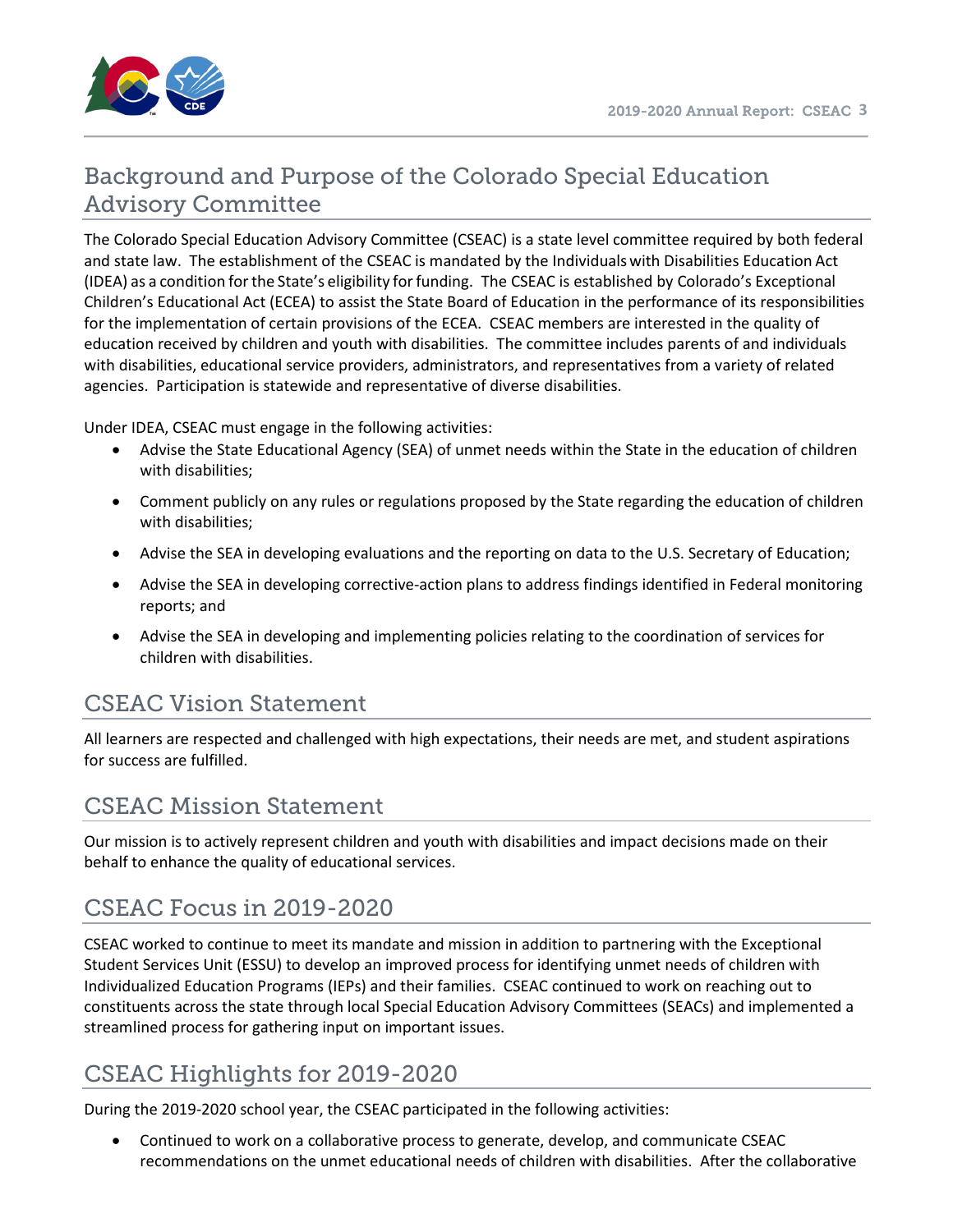

process – which includes CSEAC members gathering information from constituent groups on an identified topic – a document is created with comprehensive information and a review of the identified special education issue. The topics included:

- o Dispute Resolution;
- o General Education, Special Education, Paraprofessional Training and Pay; and
- o Inclusive Education and Assistive Technology.
- Served on various committees and groups, including the Collaboration for Effective Educator Development, Accountability and Reform (CEEDAR) Leadership Team; CDE Advisory Group on Early Dispute Resolution; Preschool Special Education Advisory Committee; specific disability organizations; and local SEACs.
- Received updates from ESSU's Executive Director regarding the performance of Colorado students and the State's performance on program indicators required by the U.S. Department of Education's Office of Special Education Programs (OSEP).
- Planned and held numerous successful local SEAC Forums/Workshops. Topics included:
	- o What is happening at the local SEAC level?
	- o Sharing of best practices.
- Attended Colorado State Board of Education meetings.
- Reviewed updates from Colorado's Due Process Decisions and State Complaints.
- Received legislative updates from the State Board of Education Liaison.
- Received updates and presentations on the following topics:
	- o Dispute Resolution Data and Trends Candace Hawkins, Esq., Director, General Supervision and Monitoring, ESSU, CDE
	- o Adapted PE Standards and Updates Bryan Wickoren, Adapted Physical Education Specialist, ESSU, CDE
	- o Family Support Services Program (FSSP): Updates to the State Handbook Lindsay Westlund, HCBS Benefits Specialist Lead, Colorado Department of Health Care Policy & Financing (HCPF); Courtney Montes, HCBS Benefits Specialist, HCPF
	- o Extended Evidence Outcomes (EEOs) Gina Herrera, Supervisor, Access, Learning and Literacy and Significant Support Needs and Deaf Blindness Specialist, ESSU, CDE
	- o Alternative Dispute Resolution Updates and Trends Dr. Mary Anne Fleury, Alternative Dispute Resolution Specialist, ESSU, CDE
	- o State Performance Plan (SPP) and Annual Performance Plan (APP) Dr. Miki Imura, Supervisor of Data Accountability and Achievement, ESSU, CDE
	- $\circ$  Updates and Outcomes from the January Parents Encouraging Parents (PEP) Conference CSEAC Members: Shelly Agostine, Aimee Guildner, Anna Stewart
	- o Mental Health and Affective Needs Updates in Colorado Schools Bill Brown, Affective Needs Specialist, ESSU, CDE
	- o Assistive Technology (AT) in Colorado Tanni Anthony, Director, Access, Learning and Literacy,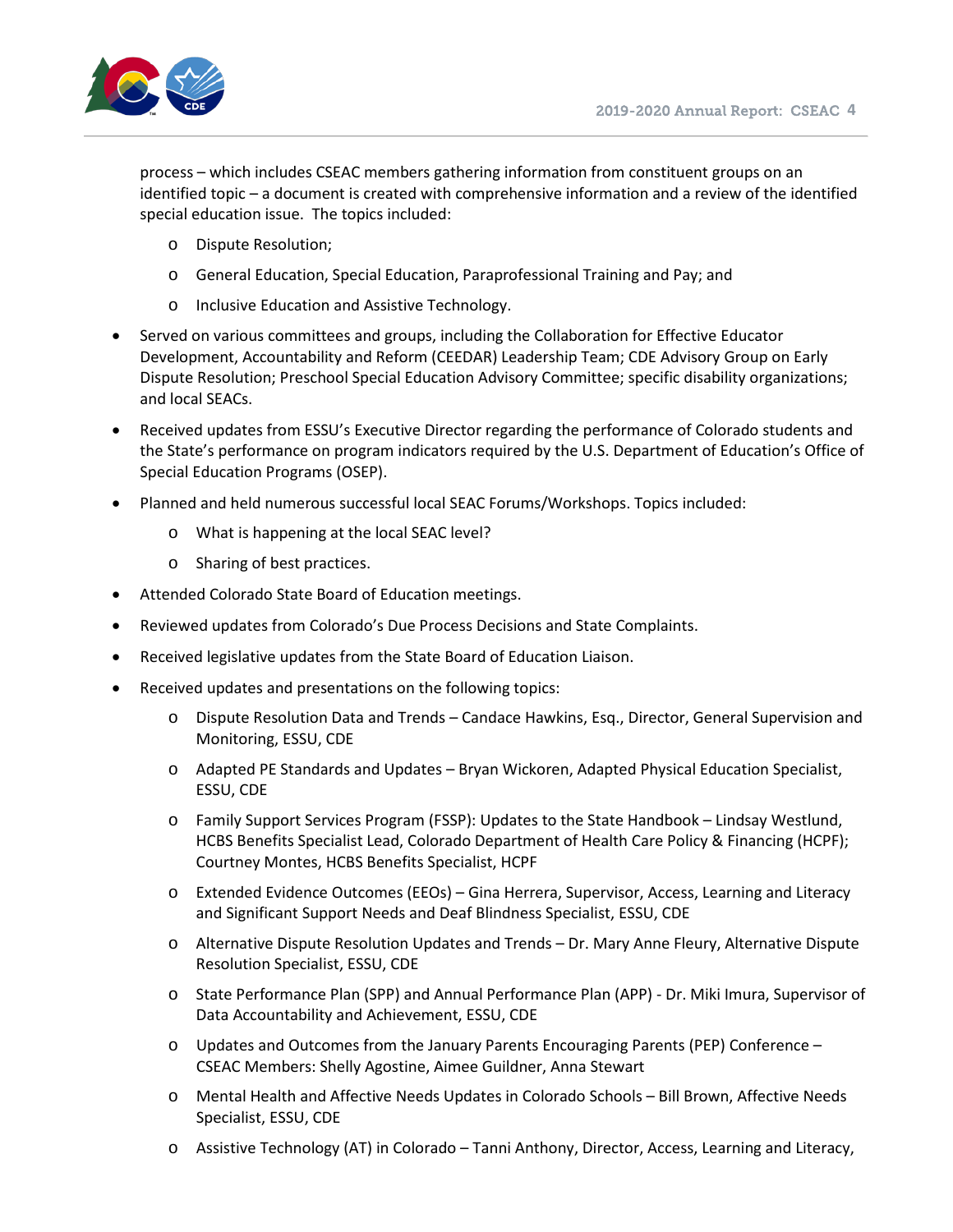

#### ESSU, CDE

CSEAC continues to build working relationships with CDE, the State Board of Education, the Colorado General Assembly, statewide special education directors and educators, local SEACs, families, agencies, and other partners in special education.

## CSEAC Subcommittee Activities for 2019-2020

The CSEAC had four subcommittees to accomplish its charge: (1) Communications, (2) Membership, (3) Public Policy and Legislation, and (4) Student Outcomes.

CSEAC Subcommittees worked diligently on the following priorities:

- Aligned and provided input on legislation and contributed to CDE rulemaking;
- Strengthened relationships between CSEAC, communities and other stakeholders; Promoted "People First" philosophy and language statewide; and Increased the number of local SEACs, supported existing ones, and worked to build grassroots family and school partnering in special education.

#### **Subcommittee Name: Communications**

- Purpose:
	- o Facilitate communication with local SEACs through workshops, consultations, surveys and with ESSU.
- Goals:
	- o Increase involvement by special education directors, staff, and parents in local SEACs
	- o Support AUs in developing and executing action plans for starting or growing a SEAC
	- o Increase two-way communication with local SEACs and CSEAC
	- o Increase participation, presentations, conversations, etc. about local SEACs at CSEAC
- Members: Shelly Cesana-Agostine, Rebecca Hall, Cassie Sudbeck
	- o Co-Chairs: Aimee Guildner, Anna Stewart
- Accomplishments:
	- o Sent letter to all special education directors promoting local SEACs
	- o Offered two break-out presentations to directors at the annual State Directors meeting
	- o Sent our Google survey to special education/SEAC coordinators to determine needs and strengths across state
	- o Included follow up with directors/coordinators who indicated interest
	- o Presented "Growing Your SEAC" workshop in Colorado Springs with 5 districts
	- o Held multiple phone consultations with special education directors and/or parents across state by request

#### **Subcommittee Name: Membership**

- Purpose:
	- o Solicit, interview, and recommend individuals for membership based on the notice of vacancies prepared and sent each year
- Goals:
	- o Obtain applicants, interview, and recommend new committee members to the State Board of Education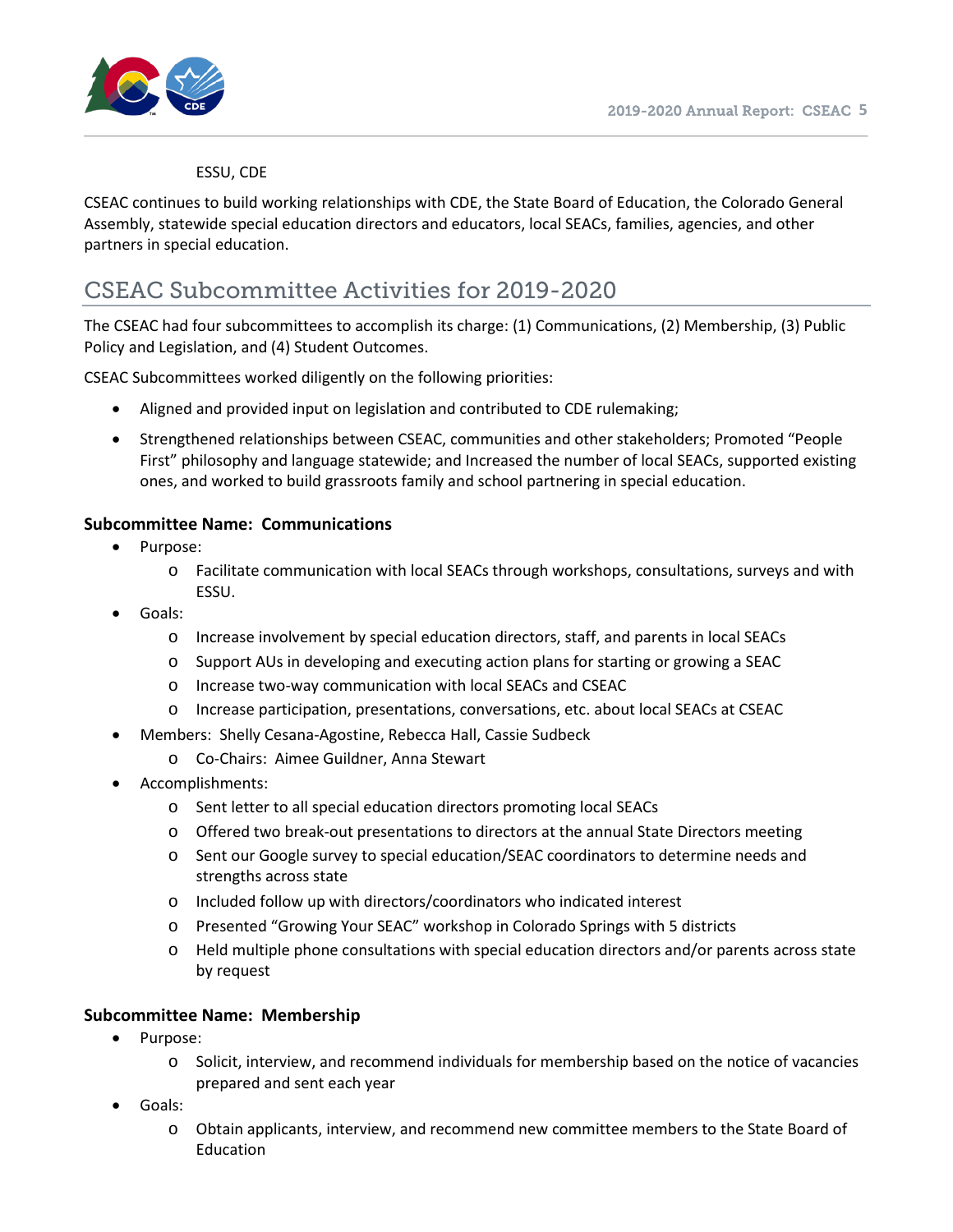

- o Finalize membership announcement for CDE and CSEAC dissemination
- o Conduct outreach to new members and first-time members
- Members: Irwin Faaiu, Ray Merenstein, Erika Walker, Jennifer Wilger
	- o Co-Chairs: Nicole Dallek, Laurie Ditterline
- Accomplishments:
	- o Recruited prospective members from Colorado communities and underrepresented districts
	- o Reviewed interview questions for prospective members
	- o Interviewed prospective members
	- o Paired current membership subcommittee members with new members for mentoring
	- o Contacted members not attending to determine if these members had a continued interest in serving on CSEAC

#### **Subcommittee Name: Public Policy and Legislation**

- Purpose:
	- o Stay abreast of public policy and legislation in the state of Colorado that affect outcomes of students with disabilities
- Goals:
	- o Stay current on relevant legislation and inform CSEAC members
	- o Review bylaws
	- o Ensure CSEAC representation at State Board of Education meetings
- Members: Amy Dobronyi, Amy Rosengrants-Smith, Amanda Summers
	- o Co-Chairs: Nicole Gross, Liesel Thomas
- Accomplishments:
	- o Monitored current proposed legislation and coordinated with the State Board of Education Liaison
	- o Reviewed bylaws, no changes were proposed at this time
	- o Communicated relevant legislation to CSEAC members and local SEACs

#### **Subcommittee Name: Student Outcomes**

- Purpose:
	- o Provide advisement to the CDE on the development and implementation of the Colorado Special Education State Performance Plan
	- o Provide advice to the CDE that will help improve the academic achievement of students with disabilities
- Goals:
	- o Address disproportionality in graduation rates for students with disabilities and trends in the data with the implementation of the 2021 graduation guidelines
	- o Evaluate new graduation guidelines and their impact on students with disabilities
- Members: Heather Alderman, Heidi Graber, Ann Wilson
	- o Co-Chairs: Heather Alderman, Heidi Graber, Ann Wilson
- Accomplishments:
	- o Became familiar with state level social emotional learning programs looking for research-based approaches to keeping kids in school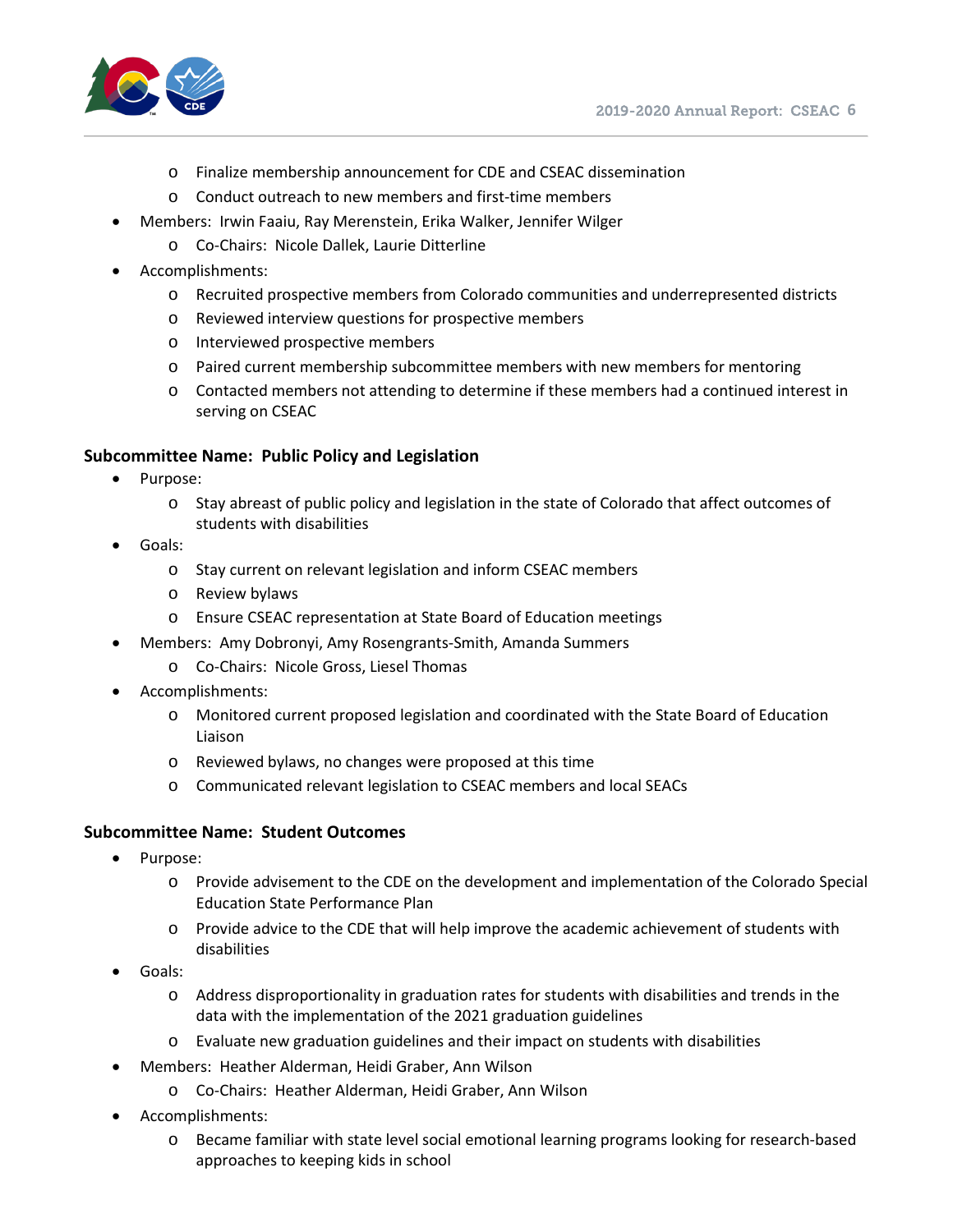

- o Explored tools used by local districts to address social emotional learning, connectedness, and supports needed for students with disabilities
- o Encouraged the use of PEAK Parent Center for supporting families with transition planning
- o Supported career readiness programs used by districts that incorporate local employment options and internships

## Looking Ahead

As CSEAC reflects on its work from 2019-2020 and looks forward to 2020-2021, it has identified the following priorities:

- CSEAC will work with CDE on the "unmet needs" of students with IEPs.
- CSEAC will continue to develop constituent input documents on specific special education topics and share these with the State Board of Education, CDE, local SEACs, families and other constituent groups.
- CSEAC will continue to provide resources and support to engage families at the local SEAC/school district level across the state.
- CSEAC will encourage continued support of the Results Driven Accountability (RDA) process to monitor the results of students with disabilities on statewide standardized testing, including tracking the achievement and progress of these students from year to year.
- CSEAC will continue to urge meaningful transition planning and options to increase student graduation rates and improve postsecondary outcomes – including employment – for students with disabilities.
- CSEAC will continue to review and update its publications.

| <b>Name</b>                         | Role                                                                                                 | County   | Congressional<br><b>District</b> |
|-------------------------------------|------------------------------------------------------------------------------------------------------|----------|----------------------------------|
| <b>Shelly Agostine</b>              | Parent of a Child with a Disability                                                                  | El Paso  | 5th                              |
| <b>Heather Alderman</b>             | Parent of a Child with a Disability                                                                  | Larimer  | 2 <sub>nd</sub>                  |
| <b>Jill Choate</b>                  | Representative from an Institution of<br><b>Higher Education</b>                                     | La Plata | 3rd                              |
| Carisa Clinton,<br>2018-20 Co-Chair | Representative from an Organization<br>Concerned with the Provision of<br><b>Transition Services</b> | Larimer  | 2nd                              |
| <b>Nicole Dallek</b>                | Special Education Teacher                                                                            | Denver   | 1st                              |
| <b>Laurie Ditterline</b>            | McKinney-Vento Homeless Assistance<br>Act                                                            | Denver   | 1st                              |

## CSEAC Members in 2019-2020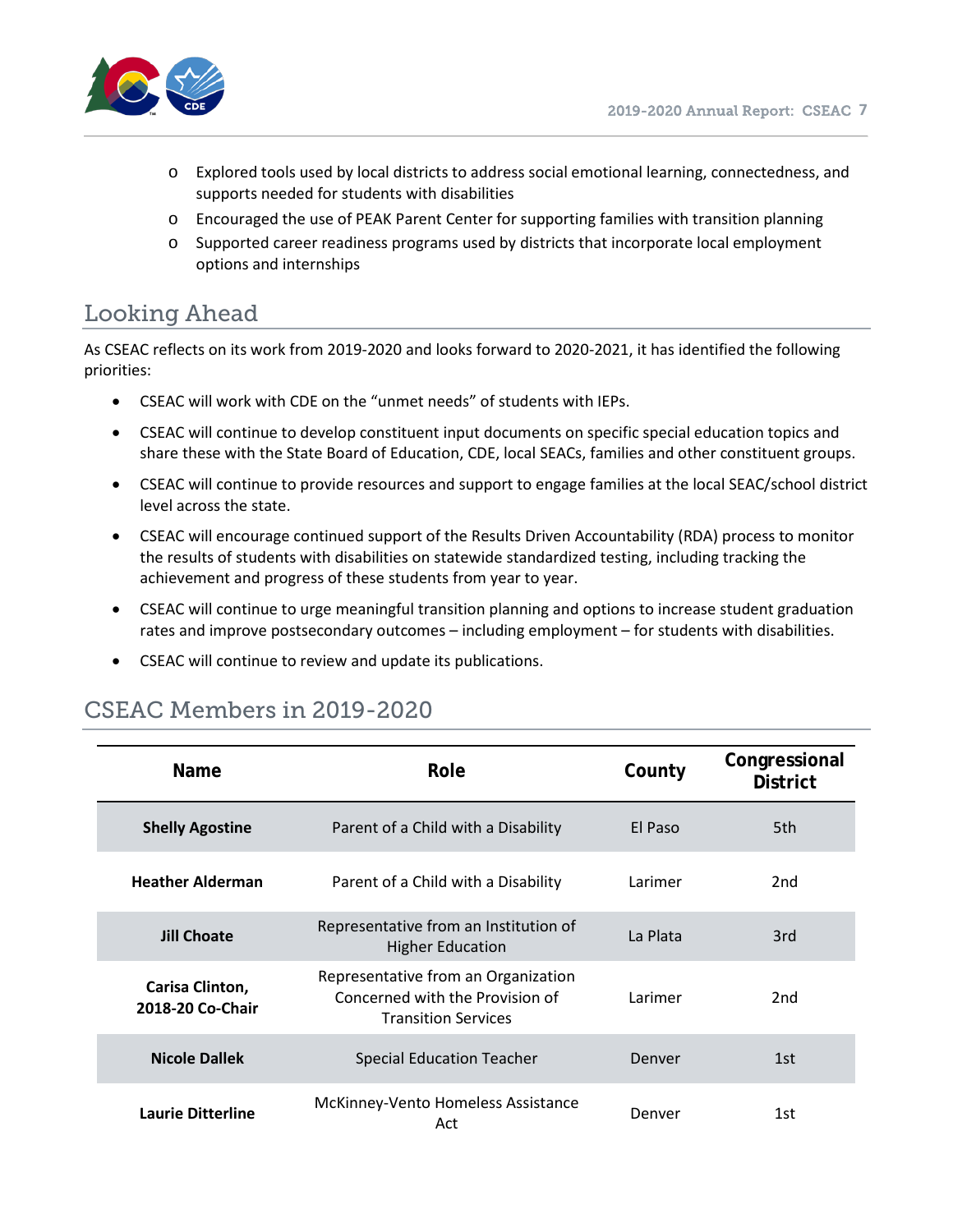

2019-2020 Annual Report: CSEAC **8**

| Amy Dobronyi                               | Parent of a Child with a Disability                          | Douglas        | 6th             |
|--------------------------------------------|--------------------------------------------------------------|----------------|-----------------|
| <b>Irwin Faaiu</b>                         | Representative from the Division of<br><b>Youth Services</b> | Douglas        | 4th             |
| <b>Lynn Fisher</b>                         | Administrator of a Program for Students<br>with Disabilities | Jefferson      | 2 <sub>nd</sub> |
| <b>Heidi Graber</b>                        | Parent of a Child with a Disability                          | Larimer        | 2 <sub>nd</sub> |
| <b>Tom Gribble</b>                         | <b>Special Education Administrator</b>                       | Larimer        | 2 <sub>nd</sub> |
| <b>Nicole Gross</b>                        | Parent of a Child with a Disability                          | El Paso        | 5th             |
| Aimee Guildner,<br>2020-22 Co-Chair Elect  | Parent of a Child with a Disability                          | Jefferson      | 7th             |
| <b>Rebecca Hall</b>                        | Parent of a Child with a Disability                          | Hinsdale       | 3rd             |
| <b>Sydney Johnston</b>                     | Special Education Administrator                              | Denver         | 1st             |
| <b>Ray Merenstein</b>                      | Parent of a Child with a Disability                          | Denver         | 1st             |
| Amy Rosengrants-Smith                      | Parent of a Child with a Disability                          | Prowers        | 4th             |
| <b>Anna Stewart</b>                        | Parent of a Child with a Disability                          | <b>Boulder</b> | 2nd             |
| <b>Cassie Sudbeck</b>                      | Parent of a Child with a Disability                          | Denver         | 1st             |
| <b>Amanda Summers</b>                      | <b>General Education Administrator</b>                       | Jefferson      | 7th             |
| <b>Tracy Thatcher,</b><br>2019-21 Co-Chair | Parent of a Child with a Disability                          | Pueblo         | 3rd             |
| <b>Liesel Thomas</b>                       | Parent of a Child with a Disability                          | Adams          | 7th             |
| <b>Erika Walker</b>                        | Parent of a Child with a Disability                          | Denver         | 1st             |
| Jennifer Wilger                            | Private School Administrator                                 | Boulder        | 2 <sub>nd</sub> |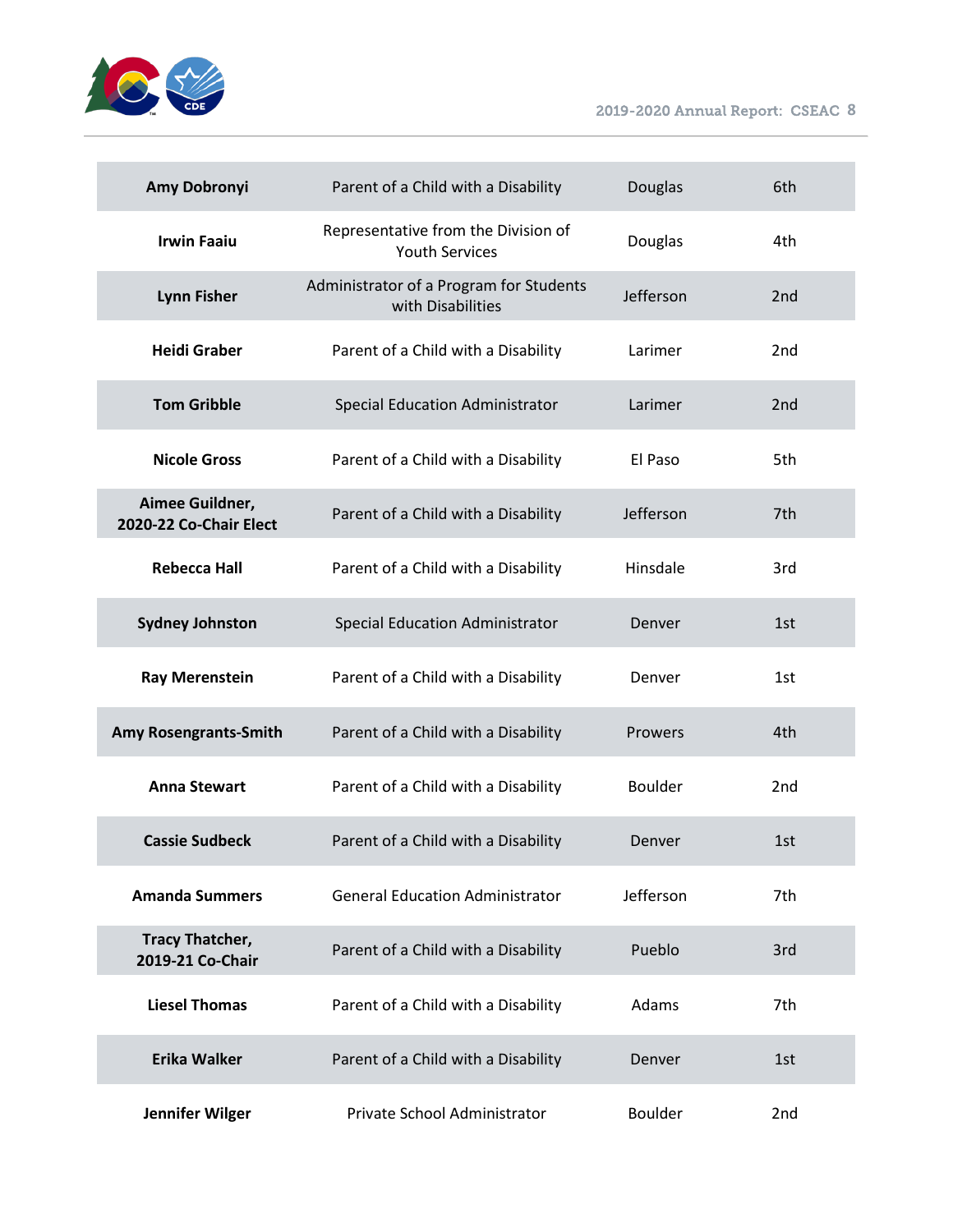



| <b>Ann Wilson</b> | Representative from the Parent Training<br>and Information Center | Denver | 1st |
|-------------------|-------------------------------------------------------------------|--------|-----|
|-------------------|-------------------------------------------------------------------|--------|-----|

## New CSEAC Members for 2020-2021

The following new members were appointed by the Colorado State Board of Education and joined CSEAC in July 2020:

- Shannon Atwater representing district charter schools (6th Congressional District);
- Kelly Balderston representing the Division of Youth Services (6th Congressional District);
- Betsy Basch representing special education administrators (4th Congressional District);
- Rachael Browning representing special education administrators (6th Congressional District);
- Michel Friberg representing parents of children with disabilities (6th Congressional District);
- Samantha Hollister representing parents of children with disabilities (5th Congressional District);
- Jill Pidcock representing parents of children with disabilities (3rd Congressional District);
- Kaegan Smith representing individuals with a disability (2nd Congressional District);
- Shelli Tillery representing parents of children with disabilities (7th Congressional District); and
- Kate Tshikalu-John representing parents of children with disabilities (5th Congressional District).

## Schedule of CSEAC Meetings for 2020-2021

- August 26, 2020
- September 17, 2020
- November 19, 2020
- February 17, 2021
- April 22, 2021
- July 15-16, 2021 (Planning Meeting)